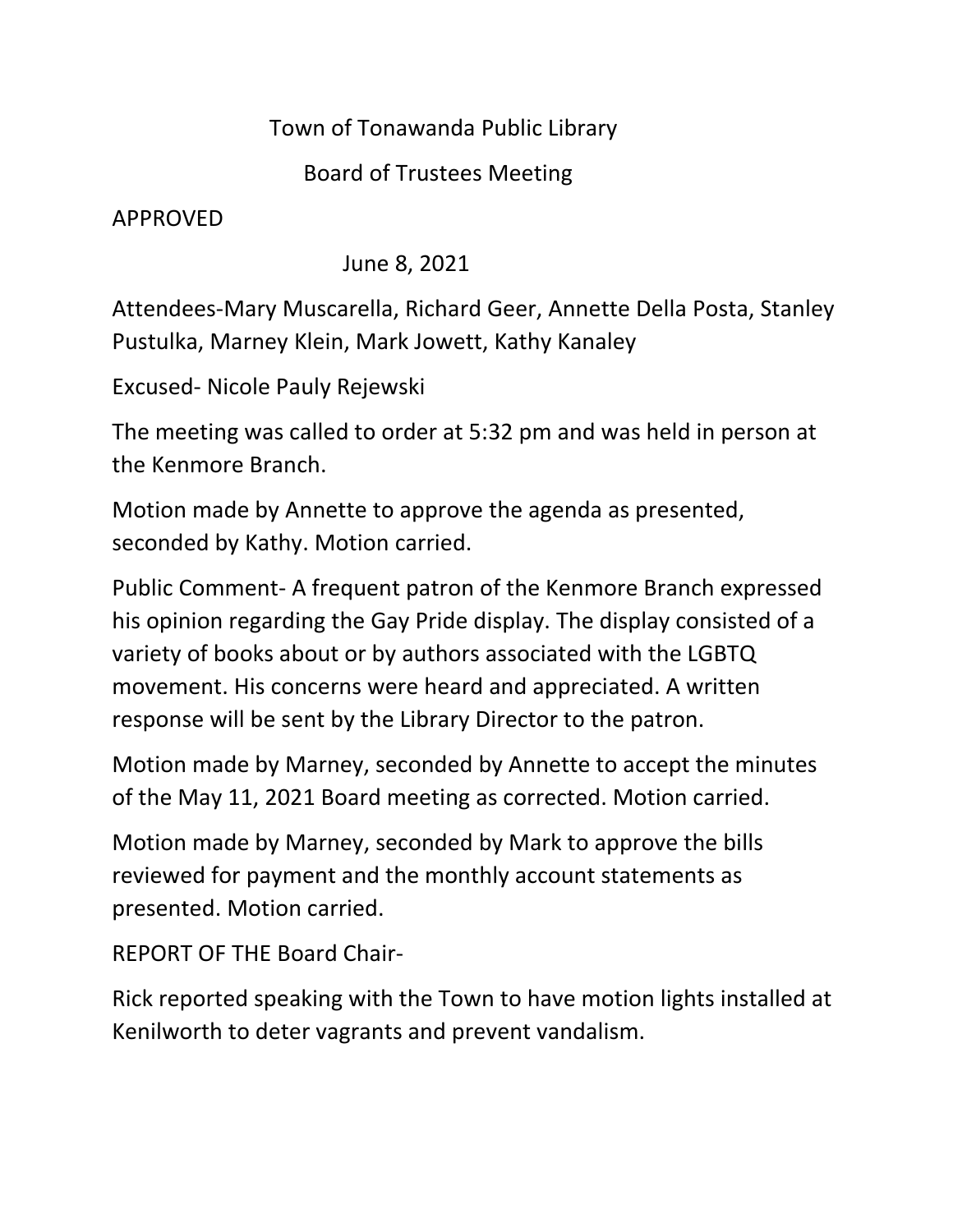Rick reported that the picnic tables and benches were delivered to Kenilworth for outside programs and general patron use.

Rick said that after some discussion, we will move to have the ADA compliant bathroom project at Kenilworth begin next year.

REPORT OF THE DIRECTOR-

Mary reviewed circulation and patron stats. Participation at programs at both locations is increasing as are the number of tutoring sessions. Summer reading challenge to begin soon.

Summer Storytime will be held outdoors at Kenmore with morning and evening sessions.

Quarantine for returned books has ended freeing up the Community room for use.

Sunday hours to resume in September. Staffing costs will be absorbed by Central.

Various Conferences and trainings were attended by staff.

The proposal for the purchases using the Facility Improvement money from Central was reviewed. Plan includes new mobile shelving units, lounge seating and tables for Kenilworth and new seating and tables in lounge areas and new chandeliers for the preteen area and the stairwell at Kenmore.

Annette read a resolution stating that the Town Library is financially able to cover the required 10% of the total cost of the above expenditures. Marney made the motion to approve the resolution and submit the proposed spending plan. Mark seconded the motion. Motion carried.

Mary provided samples for board review as we begin our work on the required Long- Range Plan.